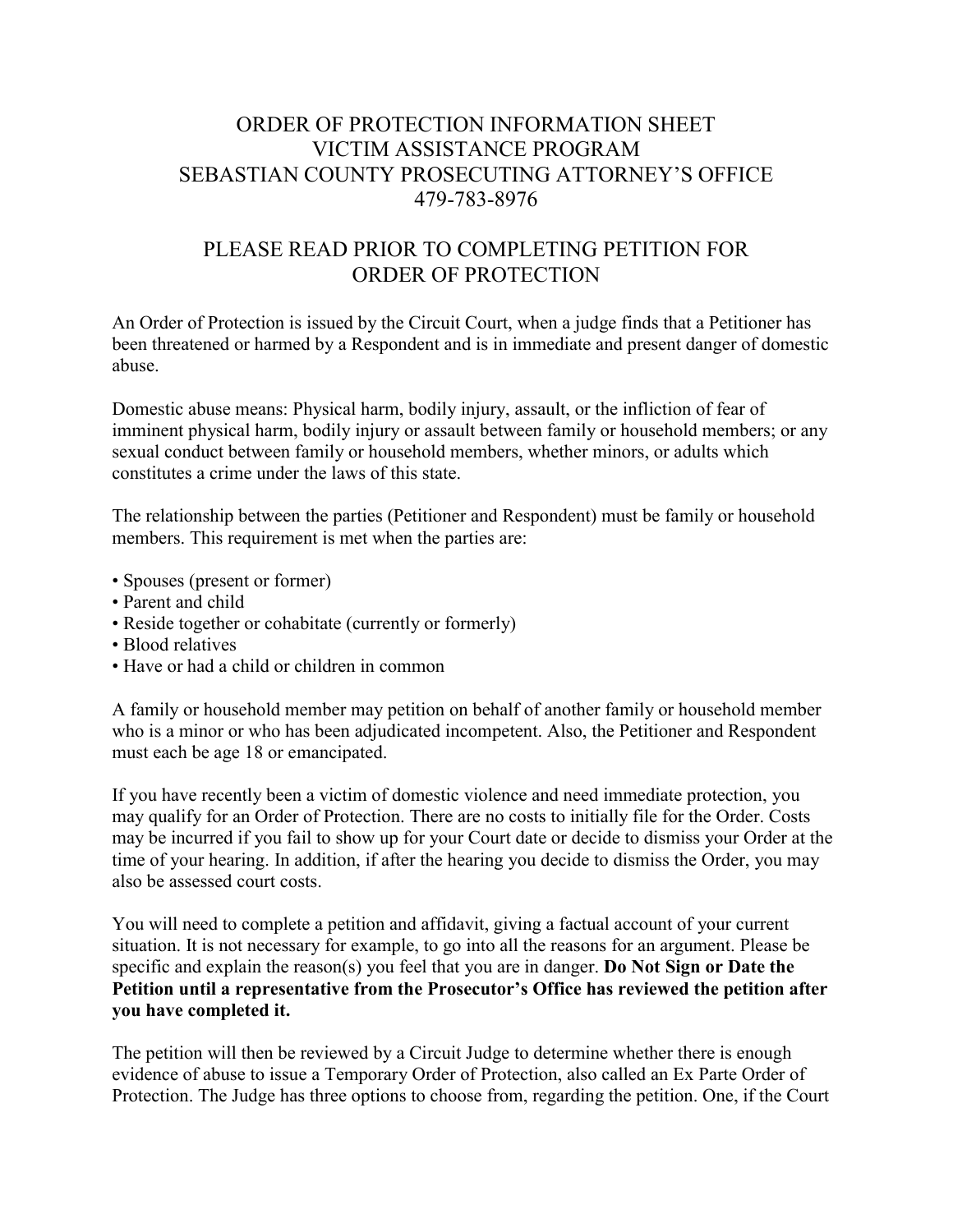finds sufficient evidence to support the petition and evidence of immediate and present danger of domestic abuse, it will grant a Temporary Order of Protection. This Temporary Order is a NO CONTACT ORDER. This Order should provide relief until the Court date, which must be held within thirty (30) days. In other words, the Judge signs an Order stating the Respondent (Abuser) is to have no contact, directly or indirectly with the Petitioner (Victim). Another option the Judge has is to issue an Order to Appear; this however is NOT A NO CONTACT ORDER. Again a Court date is set within thirty (30) days. At that time the Judge hears from the Petitioner and the Respondent and then decides, if a Protection Order is to be granted. Finally, the Judge can dismiss a petition outright, if he /she feels there is not sufficient evidence to support any type of Order.

Once the Judge sets a hearing date, the Sebastian County Sheriff's Office must then serve the Respondent with a notice of hearing, to give the Respondent an opportunity to be present at the hearing. As the Petitioner, you MUST appear at the Hearing. The Respondent is also ordered to appear. At the hearing the Judge will decide after input from both parties, whether to extend the Order of Protection, issue an Order of Protection or dismiss the petition. If extended, the range of time is from ninety (90) days to two (2) years. Sometimes the Judge may ask how long you would like the Order to remain in effect, so it would be helpful to keep this question in mind. Also, if there are children included in the Ex Parte Order, please be aware that visitation may be granted to the Respondent at your hearing. So please give some thought as to a third party, who can help facilitate this or other possible options. In addition, while it is not a legal requirement to have an attorney or witness(es) at the hearing, it may be beneficial. A representative from our office will be present unless circumstances prevent us from being there.

#### \*\*\* If you do not attend the Hearing, the petition can be dismissed and you can be charged a filing fee of \$100.00 and an additional fee of \$50.00 for Sheriff's costs. You may also run the risk of having a Body Attachment issued and spending time in the county jail.

When you appear in Court, there are certain practices that MUST be adhered to. It is imperative to dress appropriately for your courtroom appearance. This means no shorts, flimsy tops or short skirts. Please dress as if you were going to church. In addition, it is best to always behave in a calm, non- argumentative manner. Finally, if you feel it is necessary to speak with others during Court, do so in a very soft voice or leave the courtroom. It is impolite to disrupt the Court while it is in session. Always be respectful to the Judge. These practices will ultimately help in making your appearance in Court a little easier. \*\*\* PLEASE TRY TO MAKE CHILDCARE ARRANGEMENTS PRIOR TO YOUR APPEARANCE IN COURT. THIS WILL BE A BENEFIT TO THE COURT, YOU AND THE CHILDREN.

If you have not yet notified law enforcement and are interested in pursuing criminal charges against the Respondent, you must begin by making a report to the appropriate (where incident occurred) law enforcement agency. If you need assistance with this or have other questions or concerns, inform the individual helping you complete the petition.

## PLEASE REMEMBER THAT THE ORDER OF PROTECTION IS HELPFUL, BUT WILL NOT GUARANTEE YOUR SAFETY. PLEASE TAKE ALL NECESSARY PRECAUTIONS